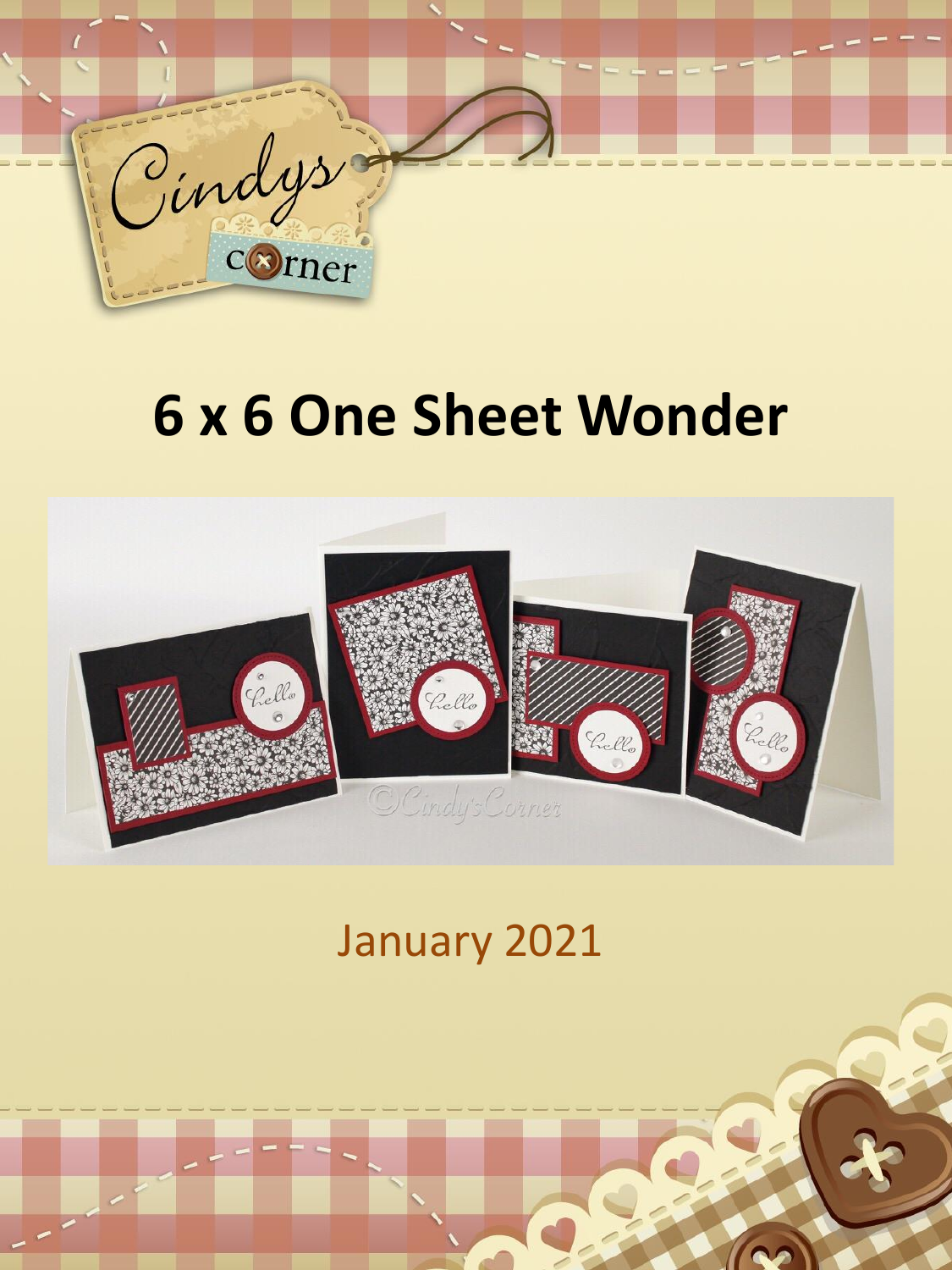# **Card 1**



#### **Supplies**

- 8 ½ x 5 ½ Thick Basic White Card  $\sim$  scored @ 41/4
- 5 ¼ x 4 Basic Black Card
- 3 ¼ x 3 ¼ Cherry Cobbler Card
- 3 x 3 True Love DSP
- 5 ¼ x 4 Basic White Card
- Scraps of Cherry Cobbler and Basic White Card
- Frosted & Clear Epoxy Droplets
- Stampin Dimensionals
- Multipurpose Liquid Adhesive or Stampin Seal

- Borders Around Stamp Set
- Acrylic Block C
- Tuxedo Black Memento Ink
- 1 ½ Circle Punch
- Stitched Shapes Dies
- Painted Texture 3D Embossing Folder
- Paper Trimmer
- Cut & Emboss Machine
- Run Basic Black Card thru Cut and Emboss Machine with Painted Texture 3D embossing Folder
- Attach to card base with liquid adhesive or Stampin' Seal
- Attach DSP to Cherry Cobbler card layer with liquid adhesive or Stampin Seal
- Attach to card base with 5 Stampin Dimensionals
- Cut stitched circle from scrap of Cherry Cobbler card with smallest Stitched Shape Die
- Stamp greeting on scrap of Basic White card, cut with 1 % Circle Punch attach to Cherry Cobbler circle with liquid adhesive or Stampin' Seal
- Attach to card with Stampin Dimensionals
- Attach a couple of Frosted and Clear Epoxy Droplets.
- Attach Basic White card liner inside card.

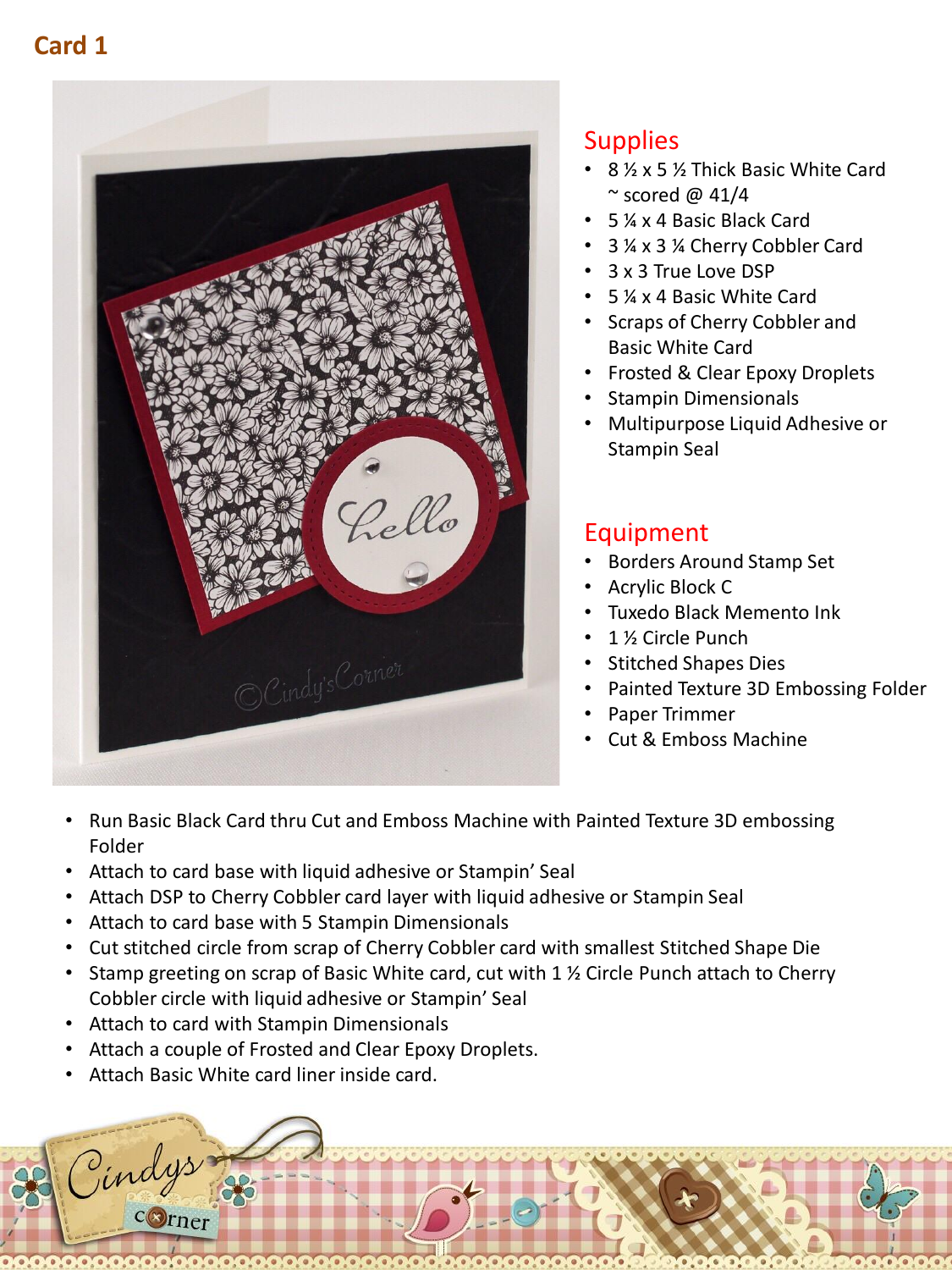

#### **Supplies**

- 11 x 4  $\frac{1}{4}$  Thick Basic White Card  $\sim$ scored  $\omega$  5  $\frac{1}{2}$
- 5 ¼ x 4 Basic Black Card
- 2 pieces  $3\frac{1}{4} \times 1\frac{3}{4}$  Cherry Cobbler Card
- 2 pieces 3 x 1 1/2 True Love DSP
- 5 ¼ x 4 Basic White Card
- Scraps of Cherry Cobbler and Basic White Card
- Frosted & Clear Epoxy Droplets
- Stampin Dimensionals
- Multipurpose Liquid Adhesive or Stampin Seal

- Borders Around Stamp Set
- Acrylic Block C
- Tuxedo Black Memento Ink
- 1 ½ Circle Punch
- Stitched Shapes Dies
- Painted Texture 3D Embossing Folder
- Paper Trimmer
- Cut & Emboss Machine
- Run Basic Black Card thru Cut and Emboss Machine with Painted Texture 3D embossing Folder
- Attach to card base with liquid adhesive or Stampin' Seal
- Attach 2 pieces of DSP to Cherry Cobbler card layer with liquid adhesive or Stampin Seal, use one of each side of DSP
- Attach to card base with Stampin Dimensionals
- Cut stitched circle from scrap of Cherry Cobbler card with smallest Stitched Shape Die
- Stamp greeting on scrap of Basic White card, cut with 1 % Circle Punch attach to Cherry Cobbler circle with liquid adhesive or Stampin' Seal
- Attach to card with Stampin Dimensionals
- Attach a couple of Frosted and Clear Epoxy Droplets.
- Attach Basic White card liner inside card.

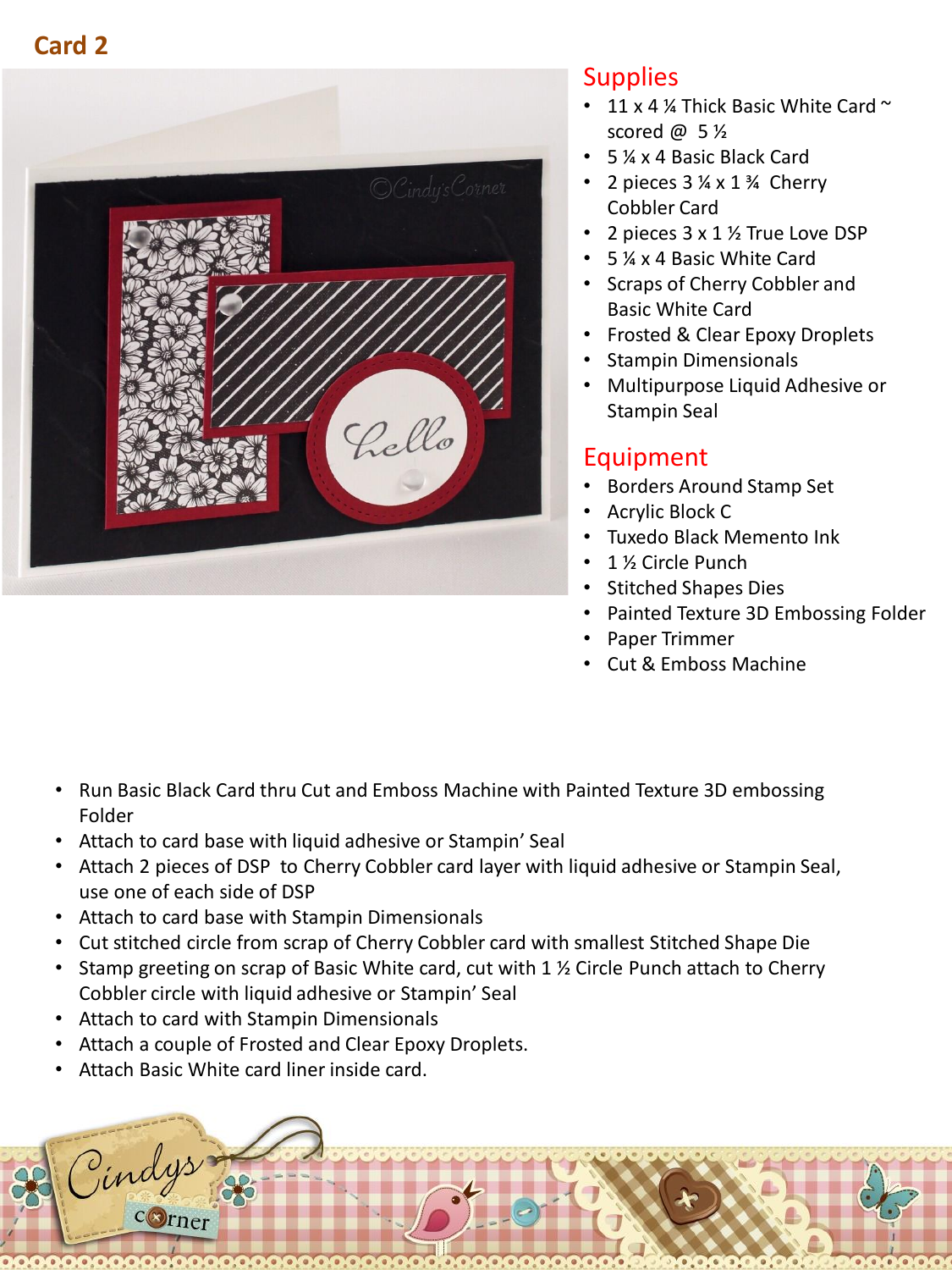

#### **Supplies**

- 11 x 4  $\frac{1}{4}$  Thick Basic White Card  $\sim$ scored @ 5 ½
- 5 ¼ x 4 Basic Black Card
- 4 ¼ x 1 ¾ Cherry Cobbler Card
- 4 x 1 ½ True Love DSP
- DSP circle
- 5 ¼ x 4 Basic White Card
- Scraps of Cherry Cobbler and Basic White Card
- Frosted & Clear Epoxy Droplets
- Stampin Dimensionals
- Multipurpose Liquid Adhesive or Stampin Seal

- Borders Around Stamp Set
- Acrylic Block C
- Tuxedo Black Memento Ink
- 1 ½ Circle Punch
- Stitched Shapes Dies
- Painted Texture 3D Embossing Folder
- Paper Trimmer
- Cut & Emboss Machine
- Run Basic Black Card thru Cut and Emboss Machine with Painted Texture 3D embossing Folder
- Attach to card base with liquid adhesive or Stampin' Seal
- Attach DSP to Cherry Cobbler card layer with liquid adhesive or Stampin Seal
- Attach to card base with Stampin Dimensionals
- Cut stitched circle from scrap of Cherry Cobbler card attach DSP circle with liquid adhesive or Stampin' Seal. Attach to card with stampin dimensionals.
- Cut stitched circle from scrap of Cherry Cobbler card with smallest Stitched Shape Die
- Stamp greeting on scrap of Basic White card, cut with 1 % Circle Punch attach to Cherry Cobbler circle with liquid adhesive or Stampin' Seal
- Attach to card with Stampin Dimensionals
- Attach a couple of Frosted and Clear Epoxy Droplets.
- Attach Basic White card liner inside card.

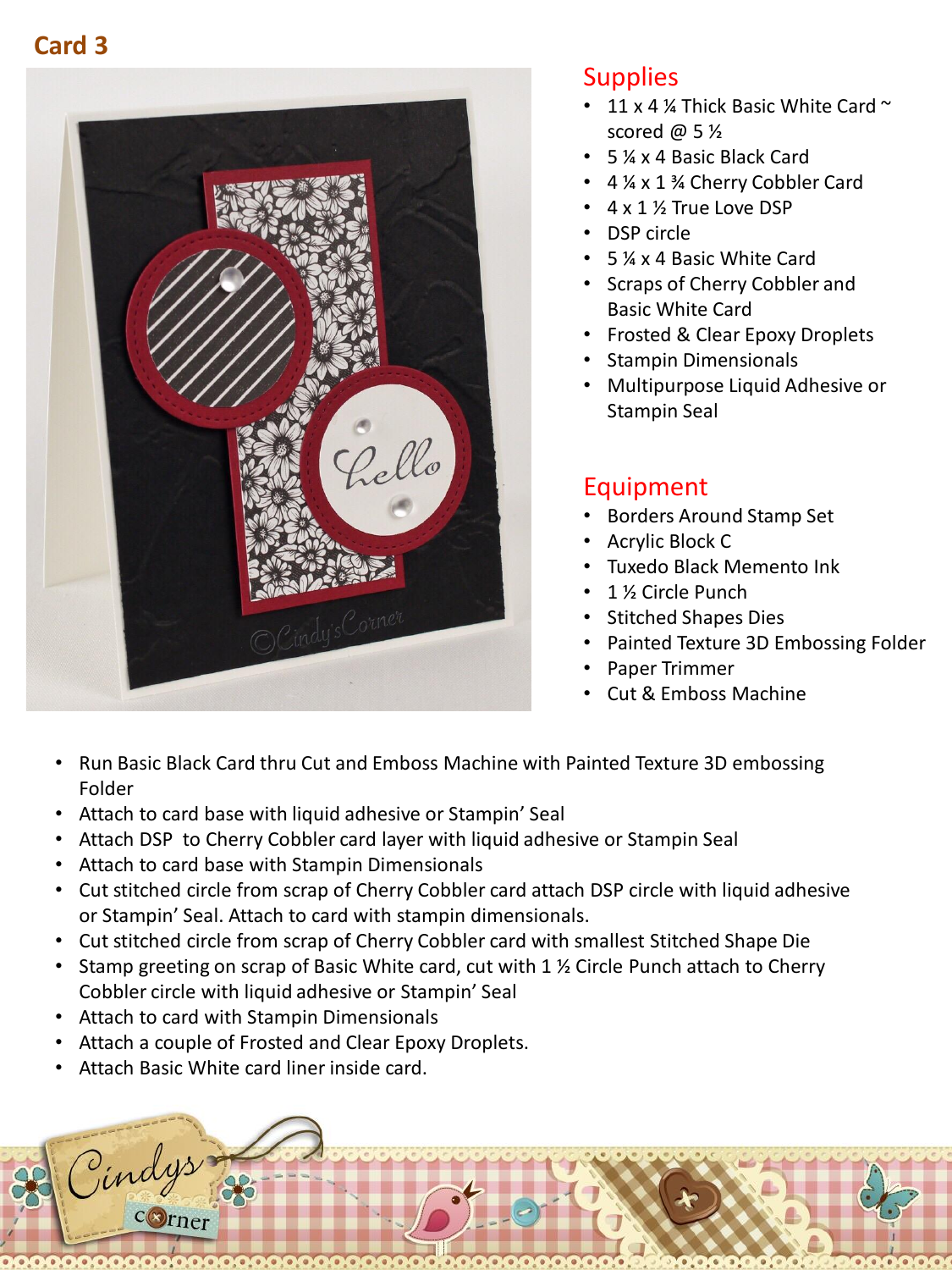

#### **Supplies**

- 8 ½ x 5 ½ Thick Basic White Card ~ scored @  $4\frac{1}{4}$
- 5 ¼ x 4 Basic Black Card
- 5 ¼ x 1 ¾ Cherry Cobbler Card
- 1 3⁄4 x 1 ¼ Cherry Cobbler Card
- 5 x 1 ½ True Love DSP
- 1 ½ x 1 True Love DSP
- 5 ¼ x 4 Basic White Card
- Scraps of Cherry Cobbler and Basic White Card
- Frosted & Clear Epoxy Droplets
- Stampin Dimensionals
- Multipurpose Liquid Adhesive or Stampin Seal

- Borders Around Stamp Set
- Acrylic Block C
- Tuxedo Black Memento Ink
- 1 ½ Circle Punch
- Stitched Shapes Dies
- Painted Texture 3D Embossing Folder
- Paper Trimmer
- Cut & Emboss Machine
- Run Basic Black Card thru Cut and Emboss Machine with Painted Texture 3D embossing Folder
- Attach to card base with liquid adhesive or Stampin' Seal
- Attach DSP to Cherry Cobbler card layer with liquid adhesive or Stampin Seal, use one of each side of DSP
- Attach to card base with Stampin Dimensionals
- Cut stitched circle from scrap of Cherry Cobbler card with smallest Stitched Shape Die
- Stamp greeting on scrap of Basic White card, cut with 1 % Circle Punch attach to Cherry Cobbler circle with liquid adhesive or Stampin' Seal
- Attach to card with Stampin Dimensionals
- Attach a couple of Frosted and Clear Epoxy Droplets.
- Attach Basic White card liner inside card.